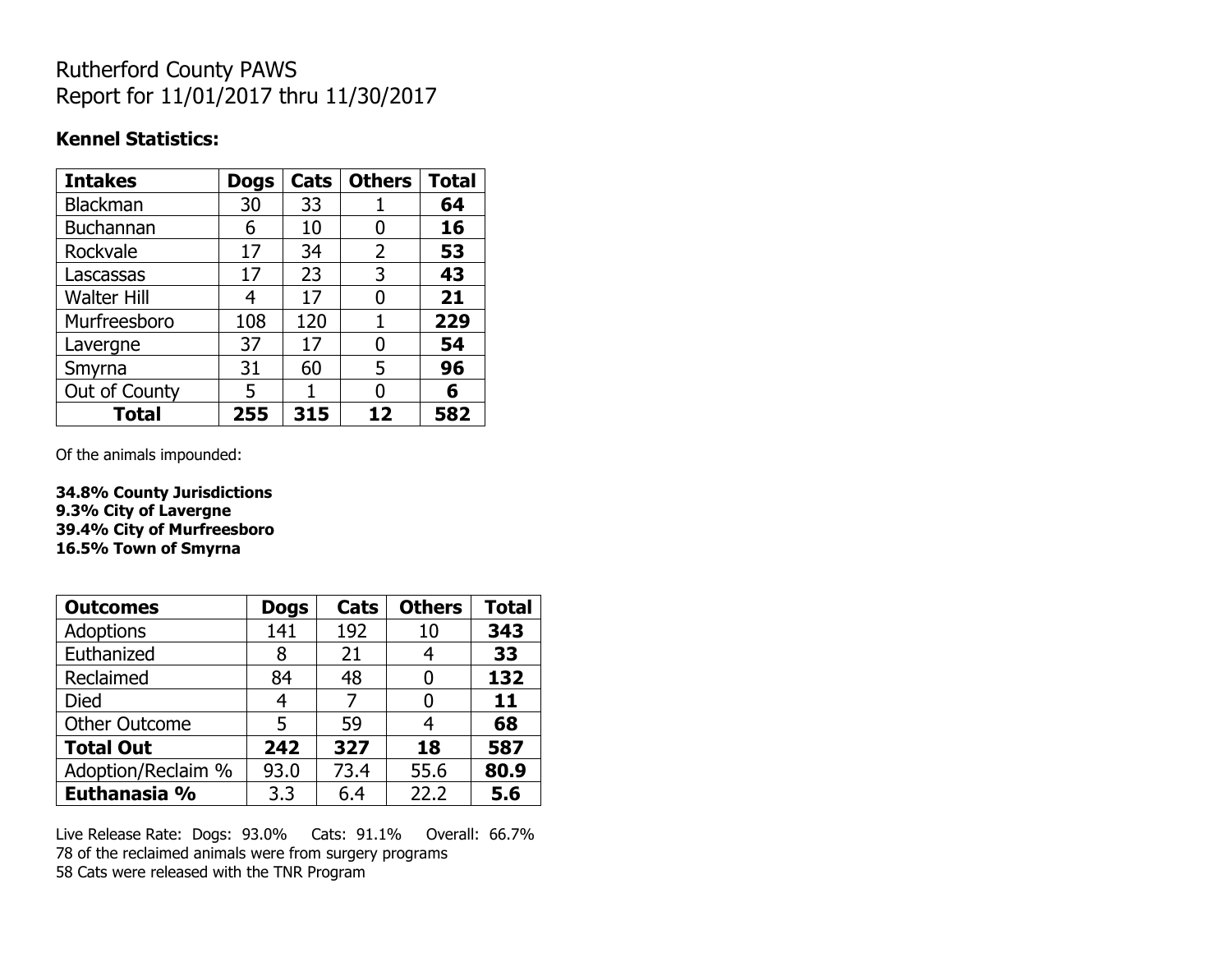Animals left in shelter on 11/30/2017: 144

1864 People visited the shelter looking for a lost /new pet.

1701 Logged calls/voice mails for the month.

### **Activity Report by Jurisdiction:**

| Zones           | <b>Calls Received</b> | Calls Completed |
|-----------------|-----------------------|-----------------|
| <b>Blackman</b> | 174                   | 183             |
| Buchannan       | 89                    | 90              |
| Lavergne        | 164                   | 166             |
| Lascassas       | 142                   | 153             |
| Murfreesboro    | 517                   | 528             |
| Rockvale        | 151                   | 157             |
| Smyrna          | 231                   | 235             |
| Walter Hill     | 101                   | 105             |
| Out of Area     | 13                    | 13              |
| <b>Total</b>    | 1582                  | 1630            |

42.3% County Jurisdictions 10.4% City of Lavergne 32.7% City of Murfreesboro 14.6% Town of Smyrna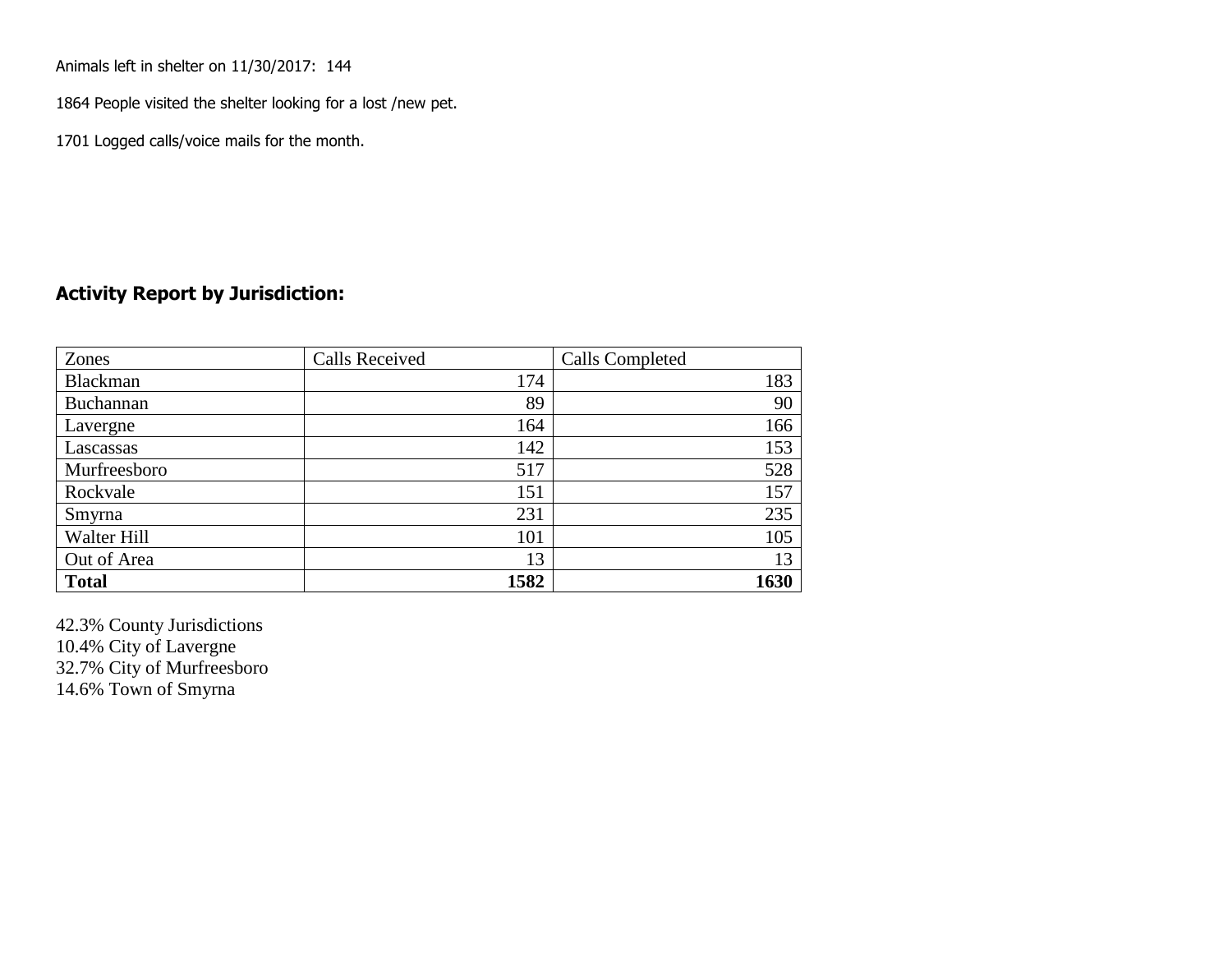# **Mileage:**

| <b>Officer</b> | <b>Miles</b> |
|----------------|--------------|
| 422            | 201          |
| 423            | 1590         |
| 425            | 1387         |
| 426            | 1232         |
| 427            | 1196         |
| 428            | 1198         |
| 429            | 296          |
| 430            | 1311         |
| 432            | 949          |
| 437            | 1193         |
|                |              |
|                |              |
|                |              |
|                |              |
|                |              |
|                |              |
|                |              |
| <b>Total</b>   | 10553        |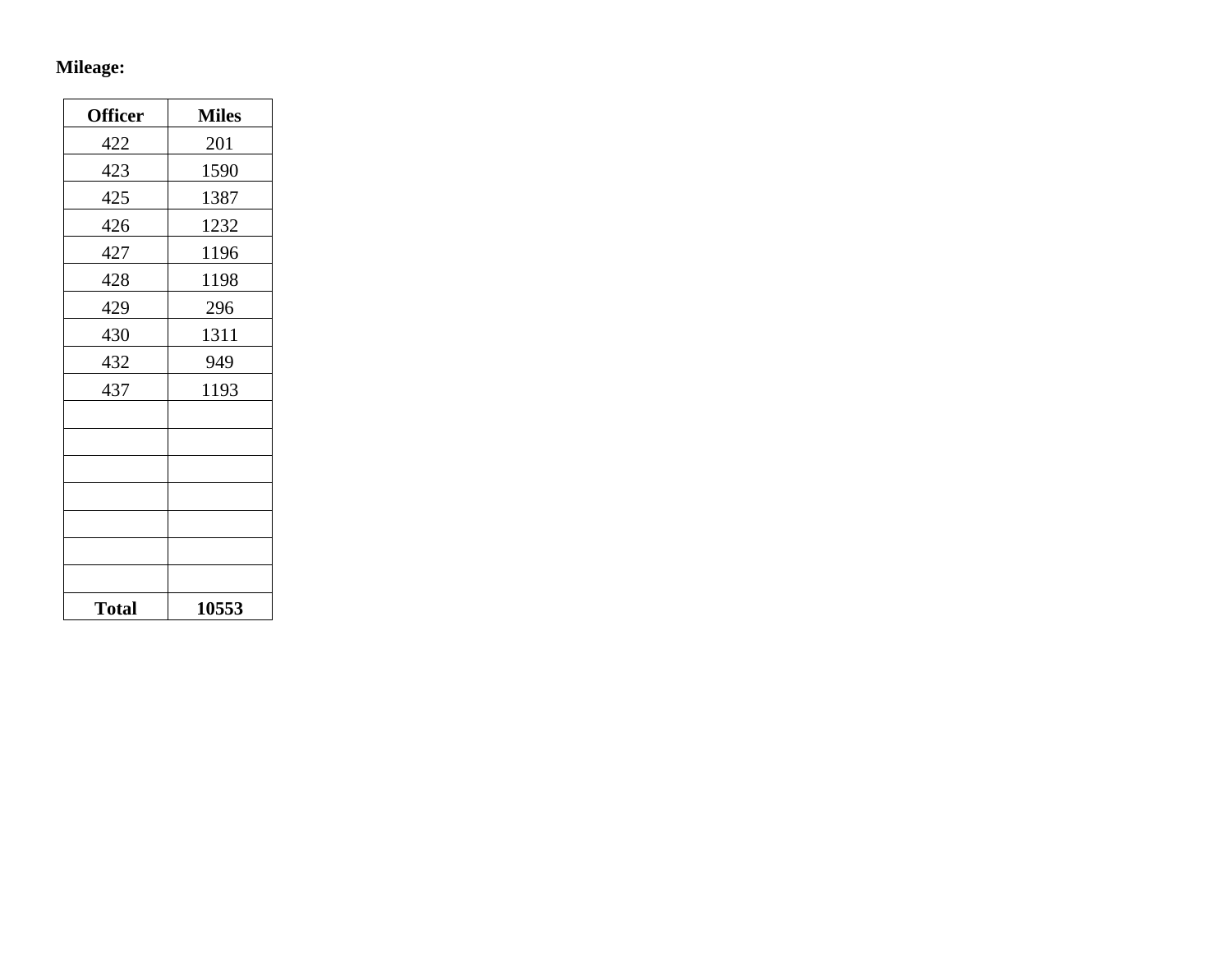## Fiscal Year-to-Date Report 07/01/2017 thru 11/30/2017

### **Kennel Statistics:**

| <b>Intakes</b>     | <b>Dogs</b> | Cats | <b>Others</b> | <b>Total</b> |
|--------------------|-------------|------|---------------|--------------|
| Blackman           | 106         | 95   | 6             | 207          |
| <b>Buchannan</b>   | 75          | 70   | 17            | 162          |
| Rockvale           | 78          | 135  | 11            | 224          |
| Lascassas          | 59          | 199  | 8             | 266          |
| <b>Walter Hill</b> | 44          | 94   | 1             | 139          |
| Murfreesboro       | 603         | 848  | 63            | 1514         |
| Lavergne           | 144         | 187  | 8             | 339          |
| Smyrna             | 173         | 319  | 23            | 515          |
| Out of County      | 27          | 22   | 1             | 50           |
| <b>Total</b>       | 1309        | 1969 | 138           | 3416         |

Of the animals impounded since July 01:

**30.6% County Jurisdictions 9.9% City of Lavergne 44.4% City of Murfreesboro**

**15.1% Town of Smyrna**

| <b>Outcomes</b>      | <b>Dogs</b> | Cats | <b>Others</b> | <b>Total</b> |
|----------------------|-------------|------|---------------|--------------|
| <b>Adoptions</b>     | 739         | 1007 | 46            | 1792         |
| Euthanized           | 114         | 158  | 21            | 293          |
| Reclaimed            | 454         | 245  | 3             | 702          |
| <b>Died</b>          | 13          | 90   | 8             | 111          |
| <b>Other Outcome</b> | 14          | 460  | 64            | 538          |
| <b>Total Out</b>     | 1334        | 1960 | 142           | 3436         |
| Adoption/Reclaim %   | 89.4        | 63.9 | 34.5          | 72.6         |
| Euthanasia %         | 8.6         | 8.1  | 14.8          | 8.5          |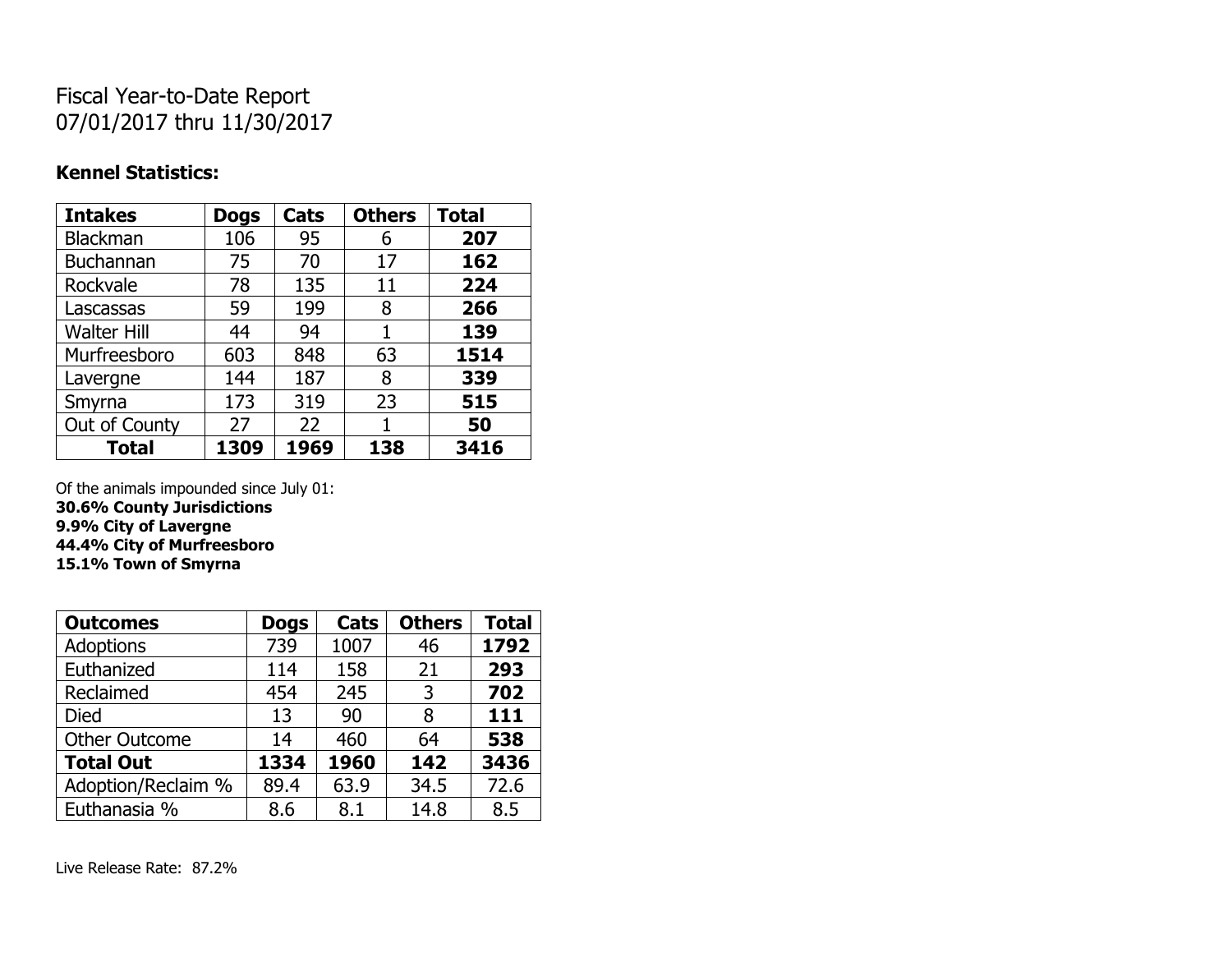9816 People have visited the shelter since July 01, 2017 looking for a lost /new pet.

10007 Logged calls/voice mails since July 01, 2017.

## **Activity Report by Jurisdiction:**

| Zones        | <b>Calls Received</b> | Calls Completed |
|--------------|-----------------------|-----------------|
| Blackman     | 1058                  | 1069            |
| Buchannan    | 671                   | 673             |
| Lavergne     | 1263                  | 1267            |
| Lascassas    | 670                   | 682             |
| Murfreesboro | 3047                  | 3068            |
| Rockvale     | 359                   | 665             |
| Smyrna       | 1079                  | 1084            |
| Walter Hill  | 491                   | 494             |
| Out of Area  | 91                    | 91              |
| <b>Total</b> | 9029                  | 9093            |

40.2% County Jurisdictions 14.0% City of Lavergne 33.8% City of Murfreesboro 12.0% Town of Smyrna